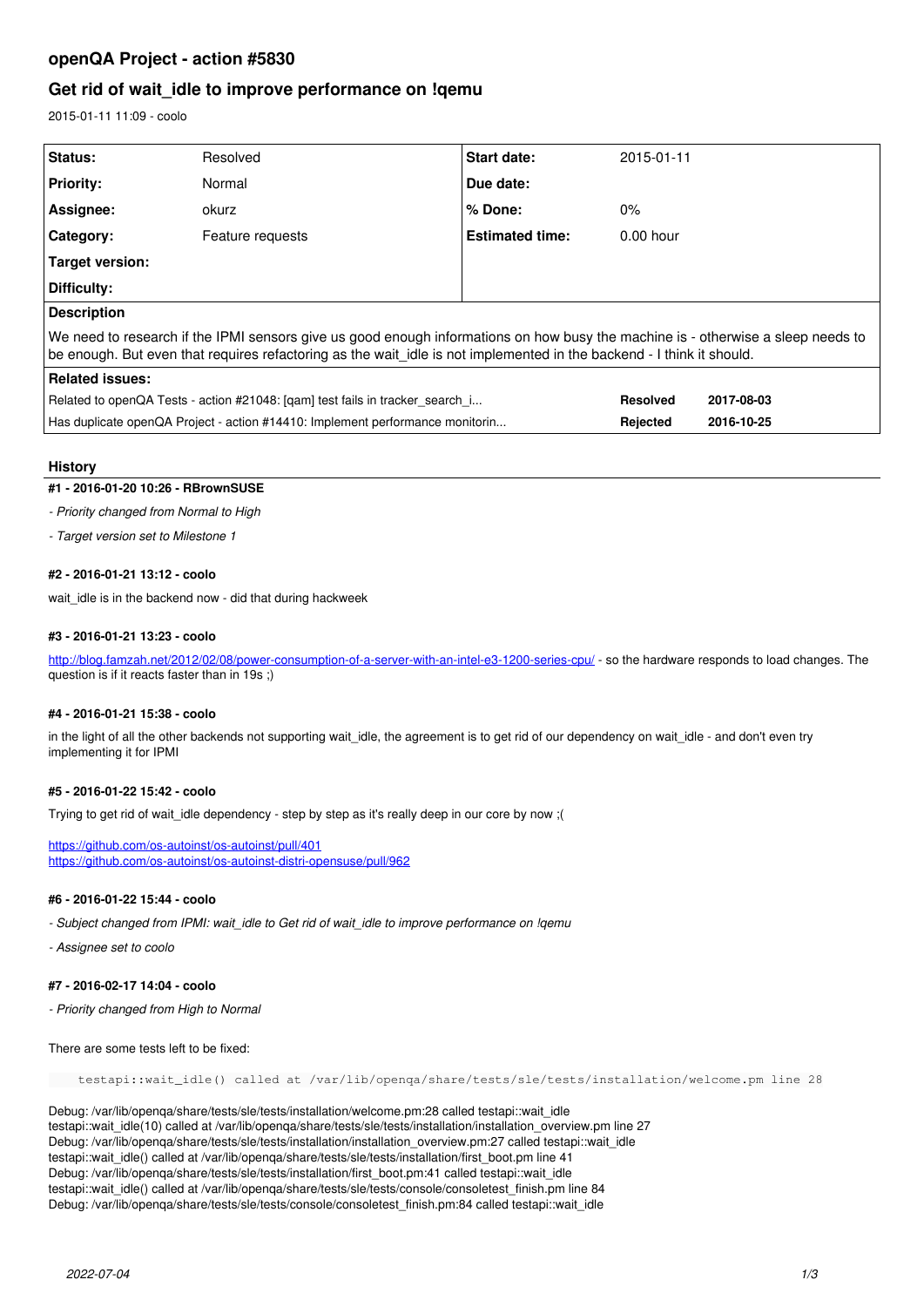testapi::wait\_idle(5) called at /var/lib/openqa/share/tests/sle/lib/susedistribution.pm line 90 testapi::wait\_idle(5) called at /var/lib/openqa/share/tests/sle/lib/susedistribution.pm line 90 testapi::wait\_idle(5) called at /var/lib/openga/share/tests/sle/lib/susedistribution.pm line 90 testapi::wait\_idle(5) called at /var/lib/openqa/share/tests/sle/lib/susedistribution.pm line 90 testapi::wait\_idle(5) called at /var/lib/openga/share/tests/sle/lib/susedistribution.pm line 90 testapi::wait\_idle(5) called at /var/lib/openga/share/tests/sle/lib/susedistribution.pm line 90 testapi::wait\_idle(5) called at /var/lib/openqa/share/tests/sle/lib/susedistribution.pm line 90 testapi::wait\_idle(5) called at /var/lib/openqa/share/tests/sle/lib/susedistribution.pm line 90 testapi::wait\_idle() called at /var/lib/openqa/share/tests/sle/tests/x11/reboot\_gnome.pm line 16 Debug: /var/lib/openqa/share/tests/sle/tests/x11/reboot\_gnome.pm:16 called testapi::wait\_idle testapi::wait\_idle() called at /var/lib/openqa/share/tests/sle/lib/utils.pm line 67 testapi::wait\_idle() called at /var/lib/openqa/share/tests/sle/lib/utils.pm line 83 testapi::wait\_idle() called at /var/lib/openqa/share/tests/sle/tests/x11/desktop\_mainmenu.pm line 17 Debug: /var/lib/openqa/share/tests/sle/tests/x11/desktop\_mainmenu.pm:17 called testapi::wait\_idle

## **#8 - 2016-02-22 20:48 - coolo**

*- Assignee deleted (coolo)*

*- Target version deleted (Milestone 1)*

We reached an acceptable state IMO. It needs to be split into tests tasks, but somehow I don't feel it's worth it.

#### **#9 - 2016-10-25 07:18 - michalnowak**

On svirt backend we can perhaps use performance monitoring [http://libvirt.org/docs/libvirt-appdev-guide-python/en-US/html/libvirt\\_application\\_development\\_guide\\_using\\_python-Guest\\_Domains-Monitoring.html](http://libvirt.org/docs/libvirt-appdev-guide-python/en-US/html/libvirt_application_development_guide_using_python-Guest_Domains-Monitoring.html) instead of the pure sleep.

## **#10 - 2017-07-25 08:40 - okurz**

*- Has duplicate action #14410: Implement performance monitoring to svirt backend's wait\_idle() added*

#### **#11 - 2017-07-25 08:46 - okurz**

- *Status changed from New to In Progress*
- *Assignee set to okurz*

So what I am doing is that during PR review of test code I remind people to not add wait\_idle calls and ask if they can replace it anytime they touch code that has a wait idle. I guess slowly we are getting there. Automatic static code checks that prevent addition of new wait idle calls would be nice or we just try to get rid of all wait\_idle calls at once the hard way, e.g. not verify everything, stuff will fail in production and we fix it then.

#### **#12 - 2017-07-31 12:52 - okurz**

<https://github.com/os-autoinst/os-autoinst-distri-opensuse/pull/3359>

#### **#13 - 2017-08-01 08:59 - okurz**

PR merged, let's see what happens now :-)

#### **#14 - 2017-08-01 20:13 - okurz**

found it: https://openga.opensuse.org/tests/459912#step/addon\_products/4 does not yet show the added maintenance update repo, key 'alt-n' is pressed, the key press is ignored, the repo appears, this is detected as screen change, test fails

#### **#15 - 2017-08-03 11:07 - pcervinka**

*- Related to action #21048: [qam] test fails in tracker\_search\_in\_nautilus - keyboard press is not reaching target added*

## **#16 - 2017-08-04 13:03 - okurz**

*- Status changed from In Progress to Feedback*

Some more fixes with <https://github.com/os-autoinst/os-autoinst-distri-opensuse/pull/3385> , merged. Let's see for some time now.

## **#17 - 2017-08-15 21:46 - okurz**

*- Status changed from Feedback to Resolved*

#### **#18 - 2017-08-18 04:15 - okurz**

*- Status changed from Resolved to In Progress*